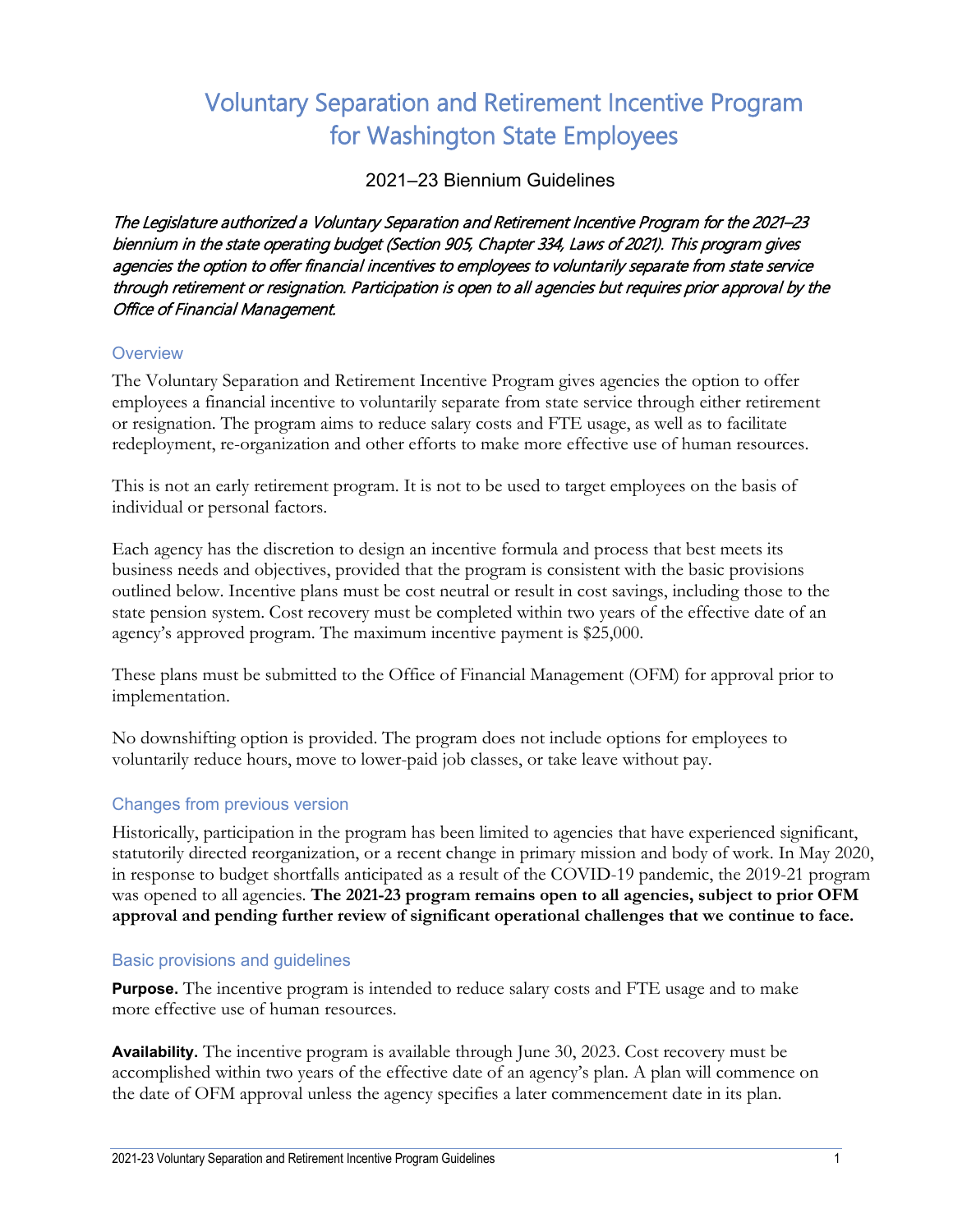**Management tools.** The incentive program is a management tool, not an employee right or benefit. No employee will have a contractual right to a financial incentive offered through this program.

**Eligibility.** To be minimally eligible for a *separation* incentive, an employee must have permanent status and three years of service. In addition, for the *retirement* incentive, an employee must have been eligible for normal retirement for at least 12 months. (See table below for details.)

An agency that is significantly downsizing may seek an exception to the normal retirement eligibility requirement from the OFM director. If an exception is granted, the agency will be billed by the Department of Retirement Systems (DRS) for the additional cost to the state pension system.

Participation of employees covered by a collective bargaining agreement depends on the provisions of that agreement.

Employees who are receiving a pension benefit under a state pension plan administered by the Department of Retirement Systems or a higher education retirement plan are not eligible for the incentive program.

| Plan              | <b>Normal Retirement Eligibility</b>                                                                                                                                                                                                                              | <b>Reference</b>  |
|-------------------|-------------------------------------------------------------------------------------------------------------------------------------------------------------------------------------------------------------------------------------------------------------------|-------------------|
| PERS <sub>1</sub> | $\rightarrow$ Age 60 and 5 years of service<br>> Age 55 and 25 years of service<br>$\rightarrow$ 30 years of service (any age)                                                                                                                                    | RCW 41.40.180     |
| PERS <sub>2</sub> | Age 65 and 5 years of service                                                                                                                                                                                                                                     | RCW 41.40.630 (1) |
| PERS <sub>3</sub> | $\rightarrow$ Age 65 and 10 years of service<br>Age 65 and 5 years of service, including 12 months of service after age 54<br>> Age 65 and 5 years of service if the member completed 5 years of service<br>before the Plan 2-to-3 transfer date in RCW 41.40.795 | RCW 41.40.820 (1) |
| <b>PSERS</b>      | Age 65 and 5 years of service                                                                                                                                                                                                                                     | RCW 41.37.210(1)  |

**Acceptance.** Acceptance of the offer by the employee is entirely voluntary. Individuals offered an incentive should be given sufficient time from the date of receiving accurate and complete information about the offer to then make a decision. Employees choosing to accept an incentive offer will sign a form indicating that their decision to participate is entirely voluntary and that they fully understand re-employment and other restrictions.

**Maximum payment.** The maximum incentive amount that may be offered is \$25,000. Each agency must recover the cost of incentive payments through cost savings resulting from the program. As agencies structure incentive payment offers, they are encouraged to consult with the OFM State Human Resources Division and DRS on how they will report the offers in quarterly reports.

A separation payment will be a lump sum, which will be subject to income tax and Social Security tax but will not be considered income for retirement (average final compensation) purposes.

**Strategic targeting.** Plans submitted by agencies must meet a specifically articulated business purpose. To avoid disruption of government services, agencies should strategically target those who would be offered incentive options and then make those offers at staggered intervals. Agencies should establish internal provisions to ensure the incentives are offered in a fair fashion. Incentive options should not be targeted on the basis of individual or personal factors.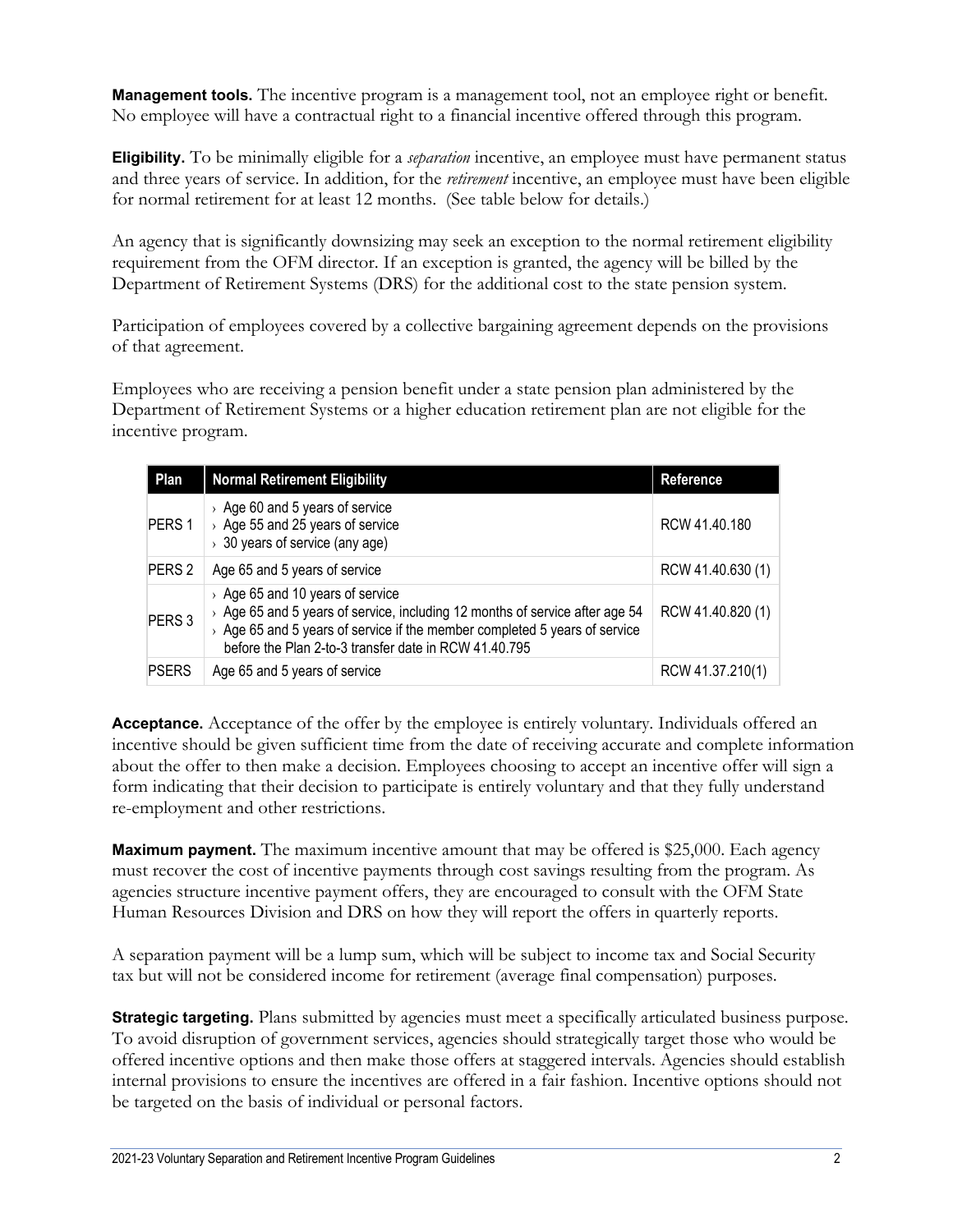Plans submitted to OFM should address:

- Retention of positions, occupations and skills that are key to achieving the agency's mission and priorities.
- Retention of adequate levels of skilled, talented workers in needed occupations and locations.
- Reduction of supervisory levels and overhead positions.
- Difficulty or cost of replacing employees with particular skill requirements or in certain locations.
- Potential disruption due to the overall loss of experienced workers.
- Overall cost of the incentives.

**Agency contact.** Each agency must designate a contact person to whom interested employees can be referred for information. This contact information should be included in plans submitted for review.

**Unemployment compensation.** Employees accepting a separation incentive are ineligible for unemployment compensation. Agencies should obtain the employee's signature indicating that they have been advised of this condition.

**Repayment.** Following a separation or retirement payment, any employee who returns to state service in five or fewer years (as an employee or contractor<sup>[1](#page-2-0)</sup>) must repay the incentive. An exception or partial exception to this provision may be granted, provided the new agency seeking to hire the former employee has sought and gained approval from the OFM director prior to the date of hire. Such exceptions are evaluated on their potential benefit to the state. However, such approvals are infrequent. Employment with a local government jurisdiction or school district, or work as an unpaid volunteer, does not trigger the repayment requirement.

**Retirement.** Agencies should obtain signatures from employees who are accepting separation (not retirement) incentives that they agree to not retire<sup>[2](#page-2-1)</sup> from a state retirement system until the earlier of: (1) five years after separation or (2) 12 months after they reach eligibility for normal retirement. This provision does not apply to employees retiring under a higher education retirement plan.

**Effect on retirement system.** Separation incentive options cannot propose or require changes to current pension statutes. A separation payment must be a lump sum. It is subject to income tax and Social Security tax but not considered income for retirement (average final compensation) purposes.

**Deferred compensation.** Incentive payments cannot be rolled into a deferred compensation account.

**Program monitoring.** The program will be monitored by OFM and DRS.

**Process.** In HRMS, use the separation action reason *Voluntary – Incentive Pay (53) or Retirement – Incentive Pay (52)* to separate an employee who is eligible to participate in a Voluntary Separation and Retirement Incentive Program and has been offered a taxable cash payment as an incentive to resign. The incentive payment should be processed with *Wage Type 1154 – Vol separation*.

<span id="page-2-0"></span><sup>&</sup>lt;sup>1</sup> For this purpose, a former state employee who is employed by an organization that holds a contract with the state of Washington is considered a "contractor" if they perform work on any contract with the state or state agency. If the employee works strictly on contracts that do not involve the state of Washington, they are not considered to have returned to work as a contractor for this purpose.

<span id="page-2-1"></span><sup>&</sup>lt;sup>2</sup> "Retire" means to begin receiving defined benefit payments, not making withdrawals from defined contribution accounts.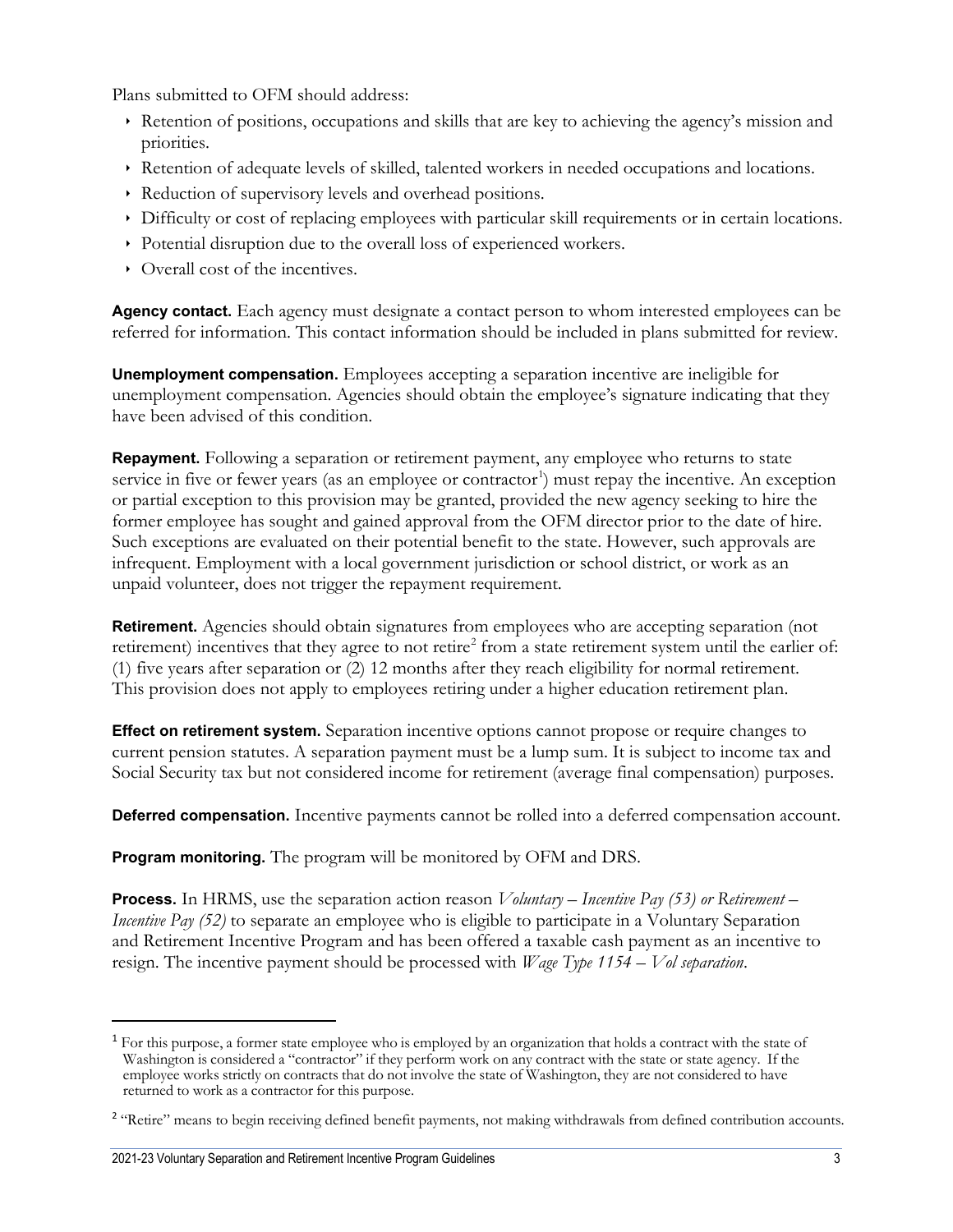**Reporting requirements.** Participating agencies must submit a final report to the Legislature and OFM by July 30, 2023, on the outcomes or anticipated outcomes of the incentive program. The agency report should address at a minimum:

- Details of the program, including resulting service delivery changes and agency efficiencies.
- Costs of the incentive per participant, the total cost to the state, and the projected or actual net dollar savings.

**Agency plan submittal to OFM.** Agency plans must include (1) the elements described earlier and (2) the agency's agreement to submit interim reports on a quarterly basis, and any additional information as required, to:

| David Schumacher               | Shawn Merchant                   |
|--------------------------------|----------------------------------|
| Office of Financial Management | Department of Retirement Systems |
| P.O. Box 43113                 | P.O. Box 48380                   |
| Olympia, WA 98504-3113         | Tumwater, WA 98504-8380          |
| david.schumacher@ofm.wa.gov    | shawn.merchant@drs.wa.gov        |

**Contacts.** Employee questions about the application of these guidelines in an agency should be directed to the agency designee. In addition to contacting the agency designee or human resources staff for assistance, employees may contact the following individuals:

- Agency assistance with plan design and reporting requirements Caroline Kirk (OFM), 360-878-4827 [\(caroline.kirk@ofm.wa.gov\)](mailto:caroline.kirk@ofm.wa.gov)
- Agency questions about retirement systems Shawn Merchant (DRS), 360-664-7303 [\(shawn.merchant@drs.wa.gov\)](mailto:shawn.merchant@drs.wa.gov)
- $\rightarrow$  Questions about setting up accounts for insurance payment Rita Homan, Health Care Authority, 360-725-9803 ( $rita.homan@hca.wa.gov$ )
- Other questions, including budget questions and repayment waivers Marcus Ehrlander (OFM), 360-489-4327 [\(marcus.ehrlander@ofm.wa.gov\)](mailto:marcus.ehrlander@ofm.wa.gov)

# **Sample formulas for voluntary separation incentives**

The following are examples of possible incentive formulas for the Voluntary Separation and Retirement Incentive Program. Within certain parameters, each agency has the discretion to design whatever formulas best meet its business needs, provided that the plan is consistent with these guidelines and is approved by OFM.

#### **Example 1: Incentive based on years of service**

Employee would receive a separation payment according to a formula such as the following, subject to the maximum payment amount of \$25,000:

| <b>Years of Service</b> | <b>Separation Payment</b> |  |
|-------------------------|---------------------------|--|
| Fewer than 3            | <b>None</b>               |  |
| $3-4$                   | 3 weeks' pay              |  |
| $5-9$                   | 1 month pay               |  |
| $10 - 14$               | 2 months' pay             |  |
| 15-19                   | 3 months' pay             |  |
| $20 - 24$               | 4 months' pay             |  |
| $25+$                   | 5 months' pay             |  |